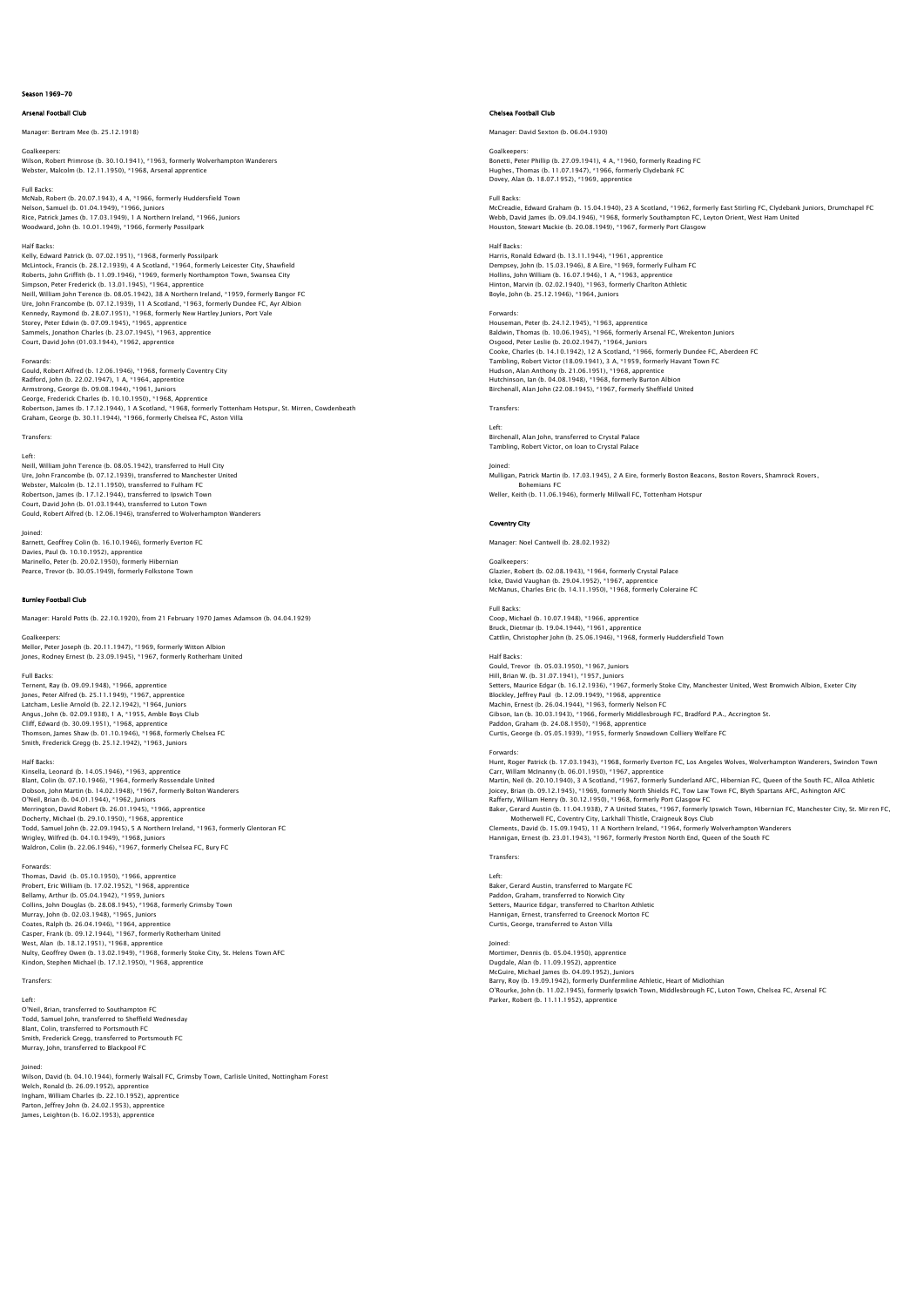### Crystal Palace

.<br>Mager: Bertram James Head (b. 06.06.1916)

Goalkeepers: Jackson, John (b. 05.09.1942), \*1964, Juniors Parsons, Frank (b. 29.10.1947), \*1965, Juniors

Full Backs: Sewell, John David (b. 07.07.1936), \*1963, formerly Charlton Athletic Loughlan, John (b. 12.06.1943), \*1968, formerly Greenock Morton FC, Leicester City<br>Blyth, Melvin Bernard (b. 28.07.1944), \*1968, formerly Scunthorpe United, Norwich City<br>Wooldridge, Stephen (b. 18.07.1950), \*1967, apprenti

Half Backs: Dawkins, Trevor (b. 11.07.1945), \*1967, formerly West Ham Unite Hoadley, Philipp (b. 06.01.1952), \*1968, apprentice McCormick, John (b. 18.07.1936), \*1965, formerly Aberdeen FC, Third Lanark AC Payne, David (b. 25.04.1947), \*1964, apprentice Vansittart, Thomas (b. 23.01.1950), \*1967, apprentice Oliver, James (b. 28.08.1949); † 1967, apprentice<br>Coldthorpe, Robert (b. 06.12.1950), † 1968, Juniors<br>Jenkins, Ross Anthony (b. 04.11.1951), \*1968, apprentice<br>Thoy, Roger E. (b. 06.12.1946), † 1968, formerly Tottenham Hots .<br>odruff, Robert William (b. 09.11.1940), \*1966, formerly Wolverhampton Wanderers, Swindon Town Tomlins, Leonard (b. 16.01.1949), \*1967, Crystale Palace apprentice

# Forwards:

Kember, Stephen Dennis (b. 08.09.1948), \*1965, apprentice Bartram, Per (b. 01.08.1944), \*1969, formerly Greenock Morton FC, Odense BK<br>Lazarus, Mark (b. 05.12.1938), \*1968, formerly Queens Park Rangers, Brentford FC, Wolverhampton Wanderers, Queens Park Rangers, Leyton Orient, Barking FC<br>Pinkney, Alan (b. 01.01.1947), \*1969, formerly Exeter City, St. Lukes College<br>Queen, Gerry (b. 15.01.1945), \*1969, formerly Kilmarnock FC, St. Mirren FC, Johnston Burgh FC, Drumchapel Amateur FC<br>T

# Transfers:

Left:

Brown, Michael J.L. (b. 27.09.1951), \*1969, apprentice Lazarus, Mark, transferred to Leyton Orient Woodruff, Robert William, transferred to Cardiff City Vansittard, Thomas, transferred to Wrexham FC

Joined: Tambling, Robert Victor (18.09.1941), 3 A, formerly Chelsea FC, Havant Town FC (on loan) Provan, David (b. 11.03.1941), 5 A Scotland, formerly Rangers FC<br>Birchenall, Alan John (22.08.1945), formerly Chelsea FC, Sheffield United<br>Wall, Peter (b. 13.09.1944), \*1966, formerly Liverpool FC, Wrexham FC, Shrewsbury T Scott, James (b. 21.08.1940), 1 A Scotland, formerly Newcastle United, Hibernian FC, Bo'ness United Humphreys, Gerald (b. 14.01.1946), formerly Everton FC

# Derby County

Manager: Brian Howard Clough (b. 21.03.1935)

# Goalkeeper

Boulton, Colin Donald (b. 12.09.1945), \*1964, formerly Gloucester Police, Charlton Kings<br>Green, Leslie (b. 17.10.1941), \*1968, formerly Rochdale AFC, Hartlepool United, Burton Albion, Nuneaton Borough, Hull City, Atherstone Town

Full Backs:<br>Daniel, Peter (b. 22.12.1946), \*1965, apprentice<br>Webster, Ronald (b. 21.06.1943), \*1960, Juniors<br>Robson, John Dixon (b. 15.07.1950), \*1967, formerly Durham Schools, Birtley CC<br>Richardson, John (b. 20.04.1945),

Half Backs:<br>Stewart, Arthur (b. 13.01.1942), 6 A Northern Ireland, \*1967, formerly Detroit Cougars, Glentoran FC, Ballymena United<br>Rhodes, Anthony (b. 17.09.1946), \*1964, Juniors<br>Durban, William Alan (b. 07.07.1941), 10 A McFarland, Roy Leslie (b. 05.04.1948), \*1967, formerly Tranmere Rovers Mackay, David Craig (b. 14.11.1934), 22 A Scotland, \*1968, formerly Tottenham Hotspur, Heart of Midlothian

Forwards: Hector, Kevin James (b. 02.11.1944), \*1966, formerly Bradford Park Avenue AFC Wignall, Frank (b. 21.08.1939), 2 A, \*1969, formerly Wolverhampton Wanderers, Nottingham Forest, Everton FC<br>McCovern, John Prescott (b. 28.10.1949), \*1968, formerly Hartlepool United<br>Hinton, Alan Thomas (b. 06.10.1942), 3 Walker, James McIntyre (b. 10.06.1947), \*1968, formerly Northwich Victoria

# Transfers: Joined:

Hennessy, William Terrence (b. 01.09.1942), 28 A Wales, formerly Nottingham Forest, Birmingham City

### Everton Football Club

.<br>1919) nager: Harold Catterick (b. 26.11.1919

### Goalkeepers:

West, Gordon (b. 24.04.1943), 3.4, \*1962, formerly Blackpool FC Rankin, Andrew George (b. 11.05.1945), \*1963, Juniors Barnett, Geoffrey Colin (b. 16.10.1946), \*1962, formerly Everton FC

# Full Backs:

D'Arcy, Frank (b. 08.12.1946), \*1966, apprentice Brown, Alexander Dewar (b. 24.03.1939), \*1963, formerly Partick Thistle Wright, Thomas James (b. 21.10.1944), 6 A, \*1964, Juniors Darracott, Terence (b. 06.10.1950), \*1967, apprentice Seargeant, Steven (b. 02.01.1951), \*1968, apprentice Turner, David (b. 26.12.1948), \*1966, apprentice

Half Backs: Harvey, James Colin (b. 16.11.1944), \*1963, apprentice Clarke, Ambrose (b. 10.09.1945), \*1964, apprentice Hurst, John (b. 02.06.1947), \*1964, apprentice<br>Jackson, Thomas (b. 03.11.1946), 4 A Northern Ireland, \*1967, formerly Detroit Cougars, Glentoran FC<br>Kendall, Howard (b. 22.05.1946), \*1967, formerly Preston North End<br>Humphre Labone, Brian Leslie (b. 23.01.1940), 18 A, \*1958, Juniors Kenyon, Roger (b. 04.01.1949), \*1967, apprentice

Forwards: Husband, James (b. 15.10.1947), \*1964, apprentice Morrissey, John (b. 18.04.1940), \*1962, formerly Liverpool FC Ball, Alan James (b. 12.05.1945), 35 A, \*1966, formerly Blackpool FC, Ashton United Jones, Gary Kenneth (b. 05.01.1951), \*1968, Juniors<br>Melledew, Steven (b. 28.11.1945), \*1966, formerly Rochdale FC, Whipp & Bourne<br>Royle, Joseph (b. 08.04.1949), \*1966, apprentice<br>Whittle, Alan (b. 10.03.1950), \*1967, appre

# Transfers:

Left: Humphreys, Gerald, transferred to Crystal Palace

Joined: Newton, Keith Robert (b. 23.06.1941), 19 A, formerly Blackburn Rovers

# Ipswich Town

Manager: Robert William Robson (b. 18.02.1933)

Goalkeepers: Best, David (b. 06.09.1943), \*1968, formerly Oldham Athletic, AFC Bournemouth Sivell, Laurence (b. 08.02.1951), \*1969, apprentice Bugg, Alec (b. 27.11.1948), \*1968, Junior

Full Backs:

Carroll, Thomas (b. 18.08.1942), 4 A Eire, \*1966, formerly Cambridge City, Shelbourne FC Hammond, Geoff (b. 24.03.1950), \*1968, Juniors McNeil, Michael (b. 07.02.1940), 9 A, \*1964, formerly Middlesbrough FC<br>Mills, Michael Dennis (b. 04.01.1949), \*1966, formerly Portsmouth FC<br>Woods, Charles Morqan Parkinson (b. 18.03.1941), \*1966, formerly Crystal Palace, A Cleator Moor Celtic FC Harper, Colin George (b. 25.07.1946), \*1965, Juniors Stacey, Stephen (b. 27.08.1944), \*1968, formerly Wrexham FC, Bristol City

# Half Backs:

Jefferson, Derek David (b. 05.09.1948), \*1966, apprentice Bell, Robert Charles (b. 26.10.1950), \*1968, formerly Tottenham Hotspur<br>Morris, Peter John (b. 08.11.1943), \*1968, formerly Mansfield Town<br>Baxter, William Alexander (b. 23.04.1939), \*1960, formerly Broxburn Athletic<br>Barnar

### Forwards:

Lambert, Michael Arnold (b. 20.05.1950), \*1968, formerly Newmarket Town Hunt, Robert Rex (b. 01.10.1942), \*1968, formerly Millwall FC, Northampton FC, Colchester United<br>Collard, Ian (b. 31.08.1947), \*1969, formerly West Bromwich Albion<br>Brogan, Frank Anthony (b. 03.08.1942), \*1964, formerly Cel Wigg, Ron (b. 18.05.1949), \*1967, formerly Leyton Orient Miller, John Anthony (b. 21.09.1950), \*1968, Juniors<br>Whymark, Trevor John (b. 04.05.1950), \*1969, formerly Diss Town<br>Viljoen, Colin (b. 20.06.1948), \*1966, formerly Johannesburg Rangers<br>O'Rourke, John (b. 11.02.1945), \*196 Shanahan, Terence (b. 05.12.1951), \*1969, formerly Tottenham Hotspu Wosahlo, Roger (b. 11.09.1947), \*1967, formerly Chelsea FC

# Transfers:

Left: O'Rourke, John, transferred to Coventry City Woods, Charles Morgan Parkinson, transferred to Watford FC Wigg, Ron, transferred to Watford FC Wosahlo, Roger, transferred to South Africa Hill, Michael Richard, transferred to South Africa

Joined:<br>Hill, Michael Richard (b. 03.12.1947), formerly Sheffield United, Bethesda Athletic<br>Clarke, Frank James (b. 15.07.1942), formerly Queens Park Rangers, Shrewsbury Town, Willenhall Town<br>Robertson, James (b. 17.12.194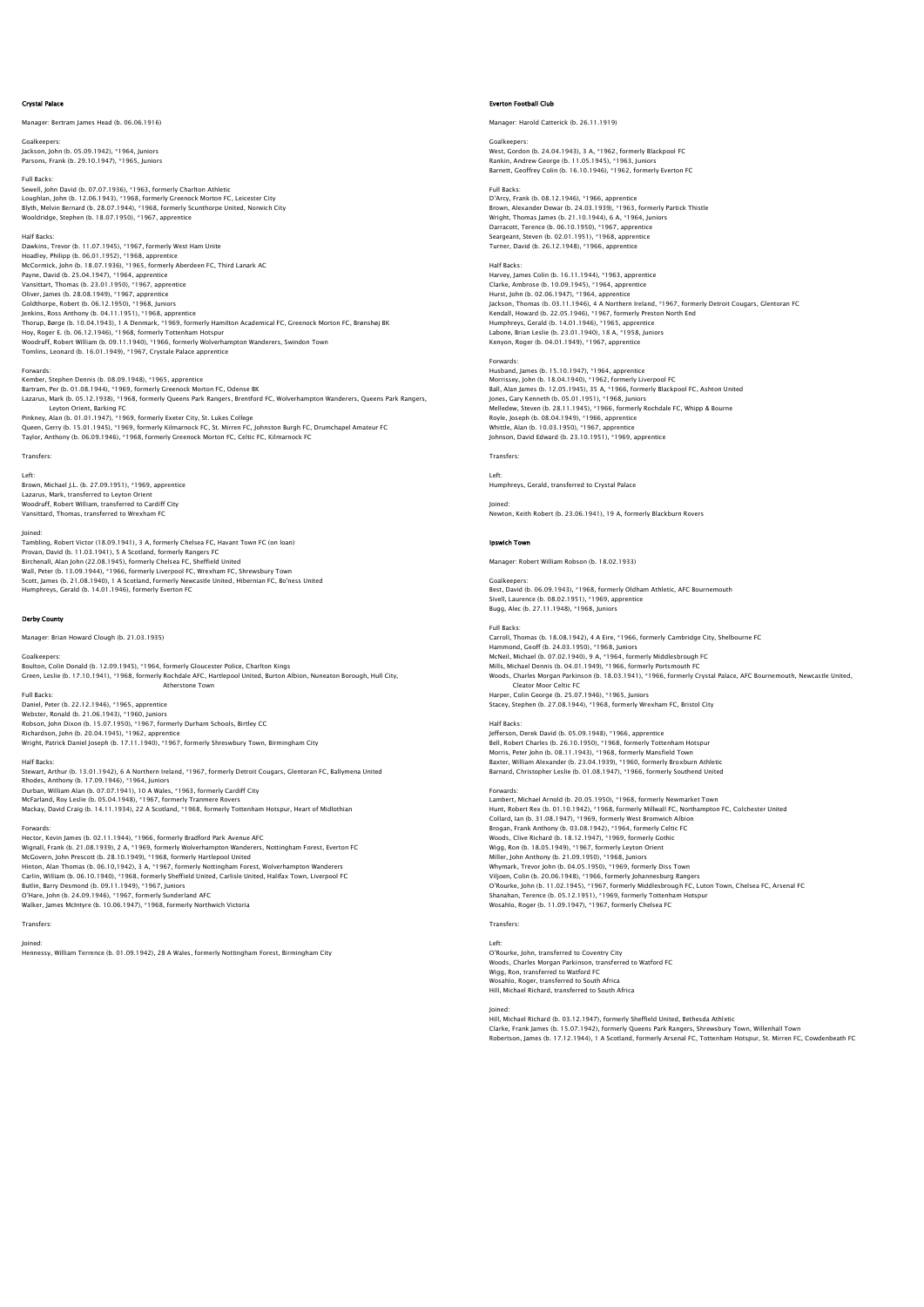### Leeds United

Manager: Donald George Revie (b. 10.07.1927)

Goalkeepers: Harvey, David (b. 07.02.1948), \*1965, Juniors Sprake, Gareth (b. 03.04.1945), 15 A Wales, \*1962, apprentice

Full Backs: Cooper, Terence (b. 12.07.1944), 4 A, \*1962, apprentice Reaney, Paul (b. 22.10.1944), 1 A, \*1962, Juniors Madeley, Paul Edward (b. 20.09.1944), \*1963, formerly Farsley Celtic Davey, Nigel (b. 20.06.1946), \*1964, Juniors

Half Backs: Hunter, Norman (b. 29.10.1943), 12 A, \*1962, Juniors Lumsden, James (b. 07.11.1947), \*1966, Juniors Bremner, William John (b. 09.12.1942), 20 A Scotland, \*1959, Juniors Charlton, John (b. 08.05.1935), 31 A, \*1952, Juniors Kennedy, David (b. 30.11.1950), \*1968, apprentice Yorath, Terence Charles (b. 27.03.1950), \*1967, apprentice

Forwards:<br>Lorimer, Peter Patrick (b. 14.12.1946), \*1963, Juniors<br>Johanneson, Albert Louis (b. 13.03.1940), \*1961, formerly Germiston Coloured School, Germiston Colliers<br>O'Grady, Michael (b. 11.10.1942), 2 A, \*1966, formerl Bates, Michael (b. 19.09.1947), \*1964, apprentice Gray, Edwin (b. 17.01.1948), 2 A Scotland, \*1965, Juniors Giles, Michael John (b. 06.11.1940), 28 A Eire, \*1963, formerly Manchester United, Home Farm FC, Stella Maris FC Jones, Michael David (b. 24.04.1945), 2 A, \*1967, formerly Sheffield United, Dinnington Miners Welfare Peterson, Paul (b. 22.12.1949), \*1966, apprentice Clarke, Allan John (b. 13.07.1946), \*1969, formerly Leicester City, Fulham FC, Walsall FC Hibbitt, Terence Arthur (b. 01.12.1947), \*1963, Juniors Belfitt, Roderick Michael (b. 30.10.1945), \*1964, formerly Arsenal FC Galvin, Chris (b. 24.11.1951), \*1968, apprentice Malt, Robert (b. 04.11.1951), \*1968, apprentice

Transfers:

### Left:

Johanneson, Albert Louis, transferred to York City O'Grady, Michael, transferred to Wolverhampton Wanderers

Joined: Faulkner, John (b. 10.03.1948), formerly Sutton United, Cray Wanderers

## Liverpool Football Club

Manager: William Shankly (b. 02.09.1913)

## Goalkeepers:

Clemence, Raymond Neal (b. 05.08.1948), \*1967, formerly Scunthorpe United, Notts County Lawrence, Thomas Johnstone (b. 14.05.1940), 3 A Scotland, \*1957, formerly Warrington Town FC Lloyd, Grahame (b. 10.01.1951), \*1968, apprentice

Full Backs:

Wall, Peter (b. 13.09.1944), \*1966, formerly Wrexham FC Hughes, Emlyn Walter (b. 28.08.1947), \*1967, formerly Blackpool FC, Barrow AFC Lawler, Christopher (b. 20.10.1943), \*1960, Juniors Webb, John (b. 10.02.1952), \*1969, apprentice

Half Backs:<br>Evans. Rov O. (b. 04.10.1948). \*1965. apprentice Evans, Roy O. (b. 04.10.1948), \*1965, apprentice<br>McLaughlin, John Thomas (b. 25.02.1952), \*1969, apprentice<br>Yeats, Ronald (b. 15.11.1937), 2 A Scotland, \*1961, formerly Dundee United, Aberdeen Lads Club<br>Strong, Geoffrey Hu Ross, Ian (b. 26.11.1947), \*1966, formerly Glasgow District School Lloyd, Laurence Valentine (b. 06.10.1948), \*1969, formerly Bristol Rovers

### Forwards:

Peplow, Steven (b. 08.01.1949), \*1966, apprentice Graham, Robert (b. 22.11.1944), \*1964, formerly Motherwell Bridge Works<br>Boersma, Phillip (b. 22.10.1949), \*1968, Juniors<br>Evans, Alun William (b. 30.04.1949), \*1968, formerly Los Angeles Wolves, Wolverhampton Wanderers<br>Call Hunt, Roger (b. 20.07.1938), 34 A, \*1958, formerly Stockton Heath, Devizes Town, Bury FC, Stockton Heath Hall, Brian William (b. 22.01.1946), \*1968, formerly Manchester University<br>Livermore, Douglas (b. 27.12.1947), \*1965, formerly Bolton Wanderers<br>Thompson, Peter (b. 27.11.1942), 15 A, \*1963, formerly Preston North End

# **Transfers**

Left: Hunt, Roger, transferred to Bolton Wanderers Wall, Peter, transferred to Crystal Palace

Joined:<br>Dando, Philipp (b. 08.06.1952), \*1969, Juniors<br>Flood, Edward (b. 19.11.1952), \*1969, apprentice<br>Whitham, John (b. 08.12.1946), \*1970, apprentice<br>McAuley, Hugh (b. 08.01.1953), \*1970, apprentice Rylands, David (b. 07.03.1953), \*1970, apprentice Heighway, Stephen Derek (b. 25.11.1947), formerly Skelmersdale United

## Manchester City

Manager: Joseph Mercer (b. 09.08.1914)

Goalkeepers:

Corrigan, Joseph Thomas (b. 18.11.1948), \*1967, Manchester City apprentice Mulhearn, Kenneth John (b. 16.10.1945), \*1967, formerly Stockport County, Everton FC Dowd, Henry William (b. 04.07.1938), \*1961, formerly ICI Blackley

### Full Backs:

Book, Anthony Keith (b. 04.09.1934), \*1966, formerly Plymouth Argyle, Toronto City, Bath City, From Town, Royal Army Medical Corps, Peasedown Miners<br>Pardoe, Glyn (b. 01.06.1946), \*1962, formerly Mid-Cheshire Boys<br>Mann, Arthur Fraser (b. 23.01.1948), \*1968, formerly Heart of Midlothian<br>Donachie, William (b. 05.10.1995), \*1968,

### Half Backs:

Doyle, Michael (b. 25.11.1946), \*1965, formerly Stockport Boys Heslop, George (b. 01.07.1940), \*1965, formerly Everton FC, Newcastle United Towers, Mark Anthony (b. 13.04.1952), \*1968, apprentice Oakes, Alan Arthur (b. 07.09.1942), \*1959, Juniors Jeffries, Derek (b. 22.03.1951), \*1968, apprentice Booth, Thomas (b. 09.11.1949), \*1967, Juniors Mundy, H. James (b. 02.09.1948), \*1968, formerly Ashland Rovers

# Forwards:

Bowles, Stanley (b. 24.12.1948), \*1967, apprentice<br>Lee, Francis Henry (b. 29.04.1944), 7 A, \*1967, formerly Bolton Wanderers<br>Bell, Colin (b. 26.02.1946), 7 A, \*1966, formerly Bury FC, Horden Colliery Welfare Juniors Young, Neil James (b. 17.02.1944), \*1961, apprentice Summerbee, Michael (b. 15.12.1942), 3 A, \*1965, formerly Swindon Town Bower, lan (b. 06.06.1951), \* 1968, apprenties<br>Coleman, Anthony George (b. 02.05.1945), \*1967, formerly Doncaster Rovers, Bangor City, Preston North End,<br>Trammere Rovers, Ellesmere Port Town, Stoke City<br>Owen, Robert (b. 17

### Transfers:

Left: Coleman, Anthony George, transferred to Sheffield Wednesday Owen, Robert, transferred to Carlisle United Dowd, Henry William, on loan to Stoke City

Joined: Carrodus, Frank (b. 31.05.1949), formerly Altrincham Hill, Frederick (b. 17.01.1940), 2 A, formerly Halifax Town, Bolton Wanderers

### Manchester United

Manager: Wilfred McGuinness (b. 25.10.1937)

### Goalke

Stepney, Alexander Cyril (b. 18.09.1942), 1 A, \*1966, formerly Chelsea FC, Millwall FC, Tooting & Mitcham United Rimmer, John James (b. 10.02.1948), \*1965, apprentice Connaughton, Patrick John (b. 23.09.1949), \*1966, apprentice

### Full Backs:

Brennan, Seamus Anthony (b. 06.05.1937), 11 A Eire, \*1957, Juniors<br>Edwards, Paul Francis (b. 07.10.1947), \*1965, Juniors<br>Dunne, Anthony Peter (b. 24.07.1941), ?0 A Eire, \*1960, formerly Shelbourne FC<br>Donald, Ian Richard (b

### Half Backs

Fitzpatrick, John Herbert Norton (b. 18.08.1946), \*1964, Juniors Stiles, Norbert Peter (b. 18.05.1942), 26 A, \*1960, Juniors Crerand, Patrick Timothy (b. 19.02.1939), 16 A Scotland, \*1963, formerly Celtic FC, Duntocher Hibernian Burns, Francis (b. 17.10.1948), \*1965, Juniors<br>James, Steven Robert (b. 29.11.1949), \*1966, apprentice<br>Sadler, David (b. 05.02.1946), 2 A, \*1963, formerly Maidstone United<br>Watson, William (b. 04.12.1949), \*1966, Juniors

Forwards:<br>Kidd, Brian (b. 29.05.1949), \*1967, apprentice<br>Law, Denis (b. 24.02.1940), 42 A Scotland, \*1962, formerly Torino FC, Manchester City, Huddersfield Towr<br>Givens, Daniel Joseph (b. 09.08.1949), 2 A Eire, \*1968, appr Best, George (b. 22.05.1946), 18 A Northern Ireland, \*1963, Juniors<br>Gowling, Alan Edwin (b. 16.03.1949), \*1966, formerly Manchester University<br>Morgan, William (b. 02.10.1944), 1 A Scotland, \*1968, formerly Burnley FC<br>Sarto

# Transfers:

Left: Givens, Daniel Joseph, transferred to Luton Town Brennan, Seamus Anthony, transferred to Waterford United

Joined: Lewis, Kevin (b. 25.09.1952), \*1969, apprentice O'Neil, Thomas Patrick (b. 25.10.1952), apprentice Young, Eric Royston (b. 26.11.1952), apprentice Young, Anthony (b. 24.12.1952), apprentice<br>Whelan, Anthony (b. 20.11.1952), apprentice<br>Ure, John Francombe (b. 07.12.1939), 11 A Scotland, formerly Arsenal FC, Dundee FC, Ayr Albion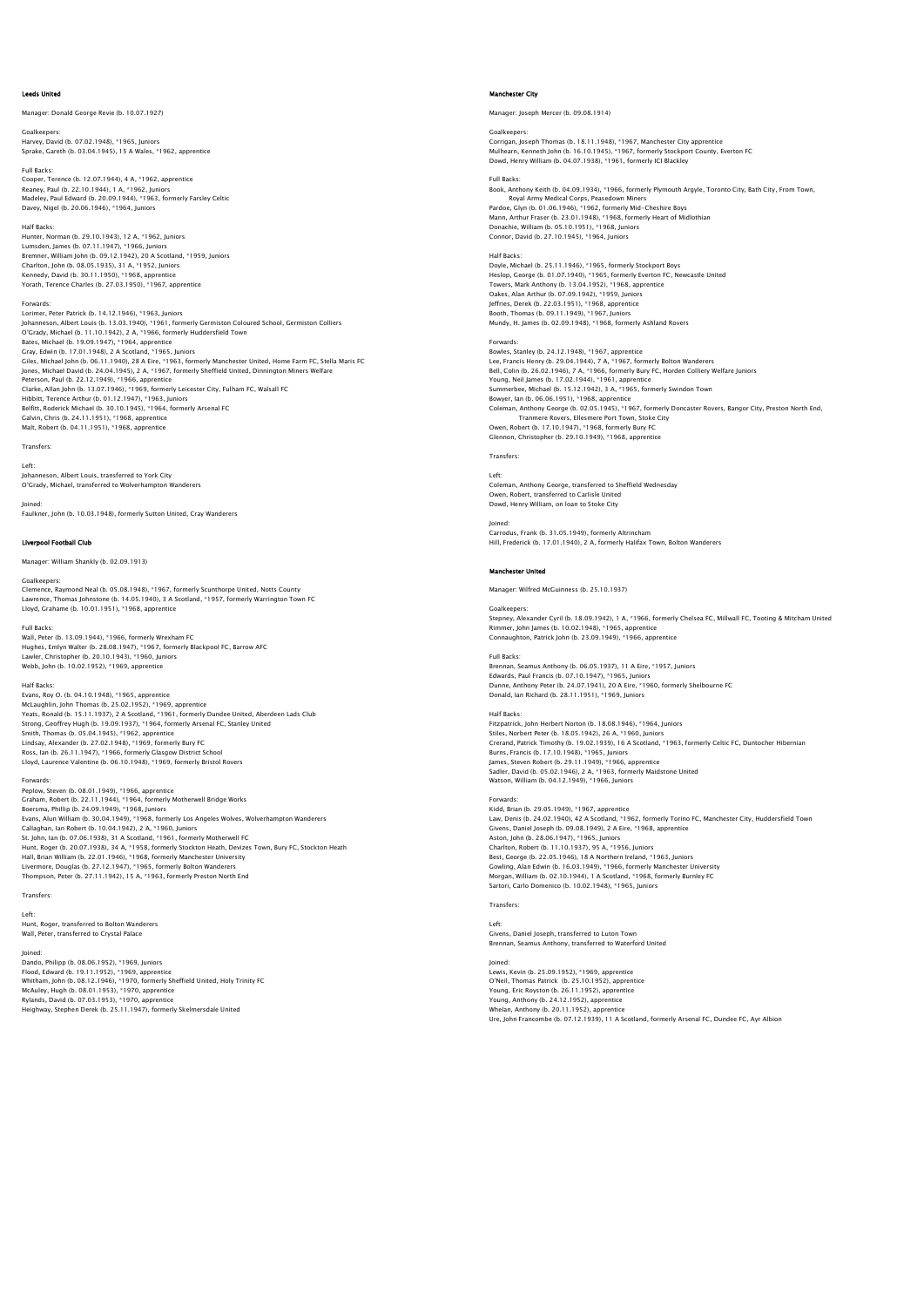### Newcastle United

# Manager: Joseph Harvey (b. 11.06.1918)

Goalkeepers:

McFaul, William Stewart (b. 10.01.1943), 1 A Northern Ireland, \*1966, formerly Linfield FC Burleigh, Martin (b. 02.02.1951), \*1968, formerly Willington FC Hope, John W.M. (b. 30.03.1949), \*1968, formerly Darlington FC

Full Backs:

Clark, Frank (b. 09.09.1943), \*1962, formerly Crook Town Craig, David (b. 08.06.1944), 7 A Northern Ireland, \*1962, apprentice<br>Guthrie, Ronald George (b. 19.04.1944), \*1963, Juniors<br>Ellison, Raymond (b. 31.12.1950), \*1968, apprentice<br>Craqgs, John Edward (b. 31.10.1948), \*1966, a

# Half Backs:

McNamee, John (b. 11.06.1941), \*1966, formerly Hibernian FC, Celtic FC, Bellshill Athletic<br>Young, David (b. 12.11.1945), \*1964, Juniors<br>Burton, Alwyn Derek (b. 11.09.1941), 8 A Wales, \*1963, formerly Norwich City, Newport Moncur, Robert (b. 19.01.1945), 1 A Scotland, \*1962, apprentice Elliott, David (b. 10.02.1945), \*1966, formerly Sunderland AFC<br>Cowan, John (b. 08.01.1949), \*1967, formerly Crusaders FC<br>Gibb, Thomas (b. 13.12.1944), \*1968, formerly Partick Thistle, Bathgate Thistle<br>Craiq, Derek Malcolm

### Forwards:

Foggon, Alan (b. 23.02.1950), \*1967, apprentice<br>Smith, James (b. 20.01.1947), 1 A Scotland, \*1969, formerly Aberdeen FC<br>Davies, Ronald Wyn (b. 20.03.1942), 23 A Wales, \*1966, formerly Bolton Wanderers, Wrexham FC, Caernarf Locomotive Llanberis Thomson, James A. (b. 28.06.1948), \*1968, formerly Petershill Dyson, Keith (b. 10.02.1950), \*1968, Juniors<br>Sinclair, John Evans Wright (b. 21.07.1943), 1 A Scotland, \*1968, formerly Leicester City, Dunfermline Athletic<br>Arentoft, Preben (b. 01.11.1942), 4 A Denmark, \*1968, formerly Gr

Duffy, Alan (b. 20.12.1949), \*1967, apprentice<br>Scott, James (b. 21.08.1940), 1 A Scotland, \*1967, formerly Hibernian FC, Bo'ness United<br>Hindson, Gordon (b. 08.01.1950), \*1969, Juniors

Transfers:

Left: Duffy, Alan, transferred to Bright & Hove Albion Scott, James, transferred to Crystal Palace Sinclair, John Evans Wright, transferred to Sheffield Wednesday

Joined: Ford, David (b. 02.03.1945), formerly Sheffield Wednesday Mitchell, Ian (b. 09.05.1946), formerly Dundee United, Woodburn Athletic

### Nottingham Forest

Manager: Matthew Muirhead Gillies (b. 12.08.1921)

Goalkeepers: Hill, Alan (b. 03.11.1943), \*1969, formerly Rotherham United, Barnsley FC Grummitt, Peter (b. 19.08.1942), \*1960, formerly Bourne Town

Full Backs: Hindley, Peter (b. 19.05.1944), \*1962, Juniors Winfield, John (b. 28.02.1943), \*1960, Juniors Brindley, John C. (b. 29.01.1947), \*1966, Juniors Harris, Leonard J. (b. 29.05.1949), \*1968, Juniors Bridgett, Raymond (b. 05.04.1947), \*1967, Juniors

# Half Backs:

Chapman, Robert Dennis (b. 18.08.1946), \*1964, Juniors Piekalniets, John (b. 23.09.1951), \*1969, Juniors<br>O'Kane, William (b. 17.06.1948), \*1968, formerly Derry City<br>McKinlay, Robert (b. 10.10.1932), \*1951, formerly Bowhill Rovers<br>Hennessey, William Terrence (b. 01.09.1942), 28 Cottam, John Edward (b. 05.06.1950), \*1968, apprentice Collier, Graham Ronald (b. 12.09.1952), \*1969, apprentice

Forwards: Hilley, David (b. 20.12.1938), \*1967, formerly Newcastle United, Third Lanark AC, Jordanhill TC Lyons, Barry (b. 14.03.1945), \*1966, formerly Rotherham United<br>McKenzie, Duncan (b. 10.06.1950), \*1968, Juniors<br>McCaffrey, James (b. 12.10.1951), \*1969, apprentice<br>Rees, Ronald (b. 04.04.1944), 25 A Wales, \*1969, formerly Storey-Moore, Ian (b. 17.01.1945), \*1962, formerly Scunthorpe FC<br>Barnwell, John (b. 24.12.1938), \*1964, formerly Arsenal FC, Bishop Auckland FC<br>Hall, Colin (b. 02.02.1948), \*1967, Juniors

Transfers:

Left: McKenzie, Duncan, on loan to Macclesfield Town Barnwell, John, transferred to Sheffield United Brindley, John William, transferred to Notts County ers ...<br>State Peter, transferred to Sheffield Wednesday Hall, Colin, transferred to Bradford City Hennessy, William Terrence, transferred to Derby County

### Joined:

Barron, James (b. 13.10.1943), formerly Oxford United, Chelsea FC, Wolverhampton Wanderers, Newcastle West End FC Cormack, Peter Barr (b. 17.07.1946), 1 A Scotland, formerly Toronto City, Hibernian FC<br>Hollins, David Michael (b. 04.02.1938), 11 A Wales, formerly Mansfield Town, Newcastle United, Brighton Hove & Albion, Merrow FC<br>Ingram

### Sheffield Wednesday

Manager: Daniel Williams (b. 20.11.1924)

Goalkeepers: Springett, Peter (b. 08.05.1946) \*1967, formerly Queens Park Rangers Wicks, Peter (b. 01.01.1948), \*1964, apprentic

Full Backs: Megson, Donald Harold (b. 12.06.1936), \*1957, Juniors Smith, Wilfred Samuel (b. 03.09.1946), \*1963, apprentice Burton, Kenneth (b. 11.02.1950), \*1968, appr Branfoot, Ian Grant (b. 26.01.1947), \*1965, formerly Gateshead FC

### Half Backs:

Prophett, Colin George (b. 08.03.1947), \*1968, formerly Crewe Alexandra Young, Gerald Morton (b. 01.10.1936), 1 A, \*1955, formerly Hebburn Argyle<br>Craig, Thomas Brooks (b. 21.11.1950), \*1968, formerly Aberdeen FC<br>Ellis, Samuel (b. 12.09.1946), \*1964, formerly Smiths Manchester<br>Thompson, W. Alla

Forwards:<br>Prendergast, Michael John (b. 24.11.1950), \*1967, formerly Yorkshire Boys, Don & Dearne Boys<br>Pugh, John Graham (b. 12.02.1948), \*1965, apprentice<br>Warboys, Alan (b. 18.04.1949), \*1968, formerly Doncaster Rovers<br>Ir Eustace, Peter (b. 31.07.1944), \*1962, apprentice Woodall, Brian (b. 06.06.1948), \*1967, apprentice Prudham, Charles Edward (b. 12.04.1952), \*1969, Juniors

**Transfers** 

Left: Mobley, Vic, transferred to Queens Park Rangers Branfoot, Ian Grant, transferred to Doncaster Rovers Whitham, John, transferred to Liverpool FC Irvine, Archibald, transferred to Doncaster Rovers Fantham, John, transferred to Rotherham United Ford, David, transferred to Newcastle United Megson, Donald Harold, transferred to Bristol Rovers Eustace, Peter, transferred to West Ham United Wicks, Peter, moved to South Africa Woodall, Brian, transferred to Chester Coleman, Anthony, transferred to Blackpool FC

Joined: Grummitt, Peter (b. 19.08.1942), formerly Nottingham Forest, Bourne Town Wilcockson, Harold (b. 23.07.1943), formerly Doncaster Rovers, Rotherham United Lawson, William (b. 28.11.1947), formerly Brechin City Downes, Steven (b. 02.12.1949), formerly Rotherham United, Leeds M.D.B.C. Todd, Samuel John (b. 22.09.1945), 5 A Northern Ireland, formerly Burnley FC, Glentoran FC<br>Potts, Eric Thomas (b. 16.03.1950), formerly Oswestry Town<br>Sunley, David (b. 06.02.1952), apprentice Sinclair, John Evans Wright (b. 21.07.1943), 1 A Scotland, formerly Newcastle United, Leicester City, Dunfermline Athletic Coleman, Anthony George (b. 02.05.1945), formerly Manchester City, Doncaster, Bangor FC

# Southampton Football Club

Manager: Edric Thornton Bates (b. 03.05.1918)

Goalkeepers: Martin, Eric (b. 31.03.1946), \*1967, formerly Dunfermline Athletic

Gurr, Gerald (b. 20.10.1946), \*1966, formerly Guildford City

Full Backs:<br>Kirkup, Joseph (b. 17.12.1939), \*1967, formerly Chelsea FC, West Ham United<br>Hollywood, Dennis Fallen (b. 03.11.1944), \*1962, apprentice<br>Fry, Roger (b. 18.08.1948), \*1967, formerly Vosper Thorneycroft<br>McCarthy, Jones, Kenneth (b. 26.06.1944), \*1965, formerly Bradford P.A., Monkton Colly

# Half Backs:

Fisher, Hugh Donnelly (b. 09.01.1944), \*1967, formerly Blackpool F, Gowan Bank YC Walker, David (b. 15.10.1951), \*1965, formerly Burnley FC<br>Gabriel, James (b. 10.10.1940), 1 A Scotland, \*1967, formerly Everton FC, Dundee FC, Dundee North End FC, Tyneside BC<br>McGrath, John Thomas (b. 23.08.1938), \*1968, Byrne, Anthony Brendan (b. 02.02.1946), \*1966, formerly Millwall FC

Forwards:<br>Sydenham, John (b. 15.09.1939), \*1957, formerly CPC Sport<br>Saul, Frank Lander (b. 23.08.1943), \*1968, formerly Tottenham Hotspur, Canvey Island FC<br>Paine, Terence Lionel (b. 23.03.1939), 19 A, \*1956, formerly Winch Davies, Ronald Tudor (b. 25.05.1942), 14 A Wales, \*1966, formerly Norwich City, Luton Town, Chester City<br>Stokes, Robert William Thomas (b. 30.01.1951), \*1968, apprentice<br>Channon, Michael Roger (b. 28.11.1948), \*1965, appre

# Transfers:

Left: Sydenham, John, transferred to Aldershot FC Saul, Frank Lander, transferred to Queens Park Rangers

Joined: Davie, Alexander Grimmond (b. 10.06.1945), formerly Luton Town, Dallas Tornado, Dundee United, Butterburn YC Bennett, Paul Reginald (b. 04.02.1952), apprentice Jenkins, Thomas Ernest (b. 02.12.1947), formerly Reading FC, Margate FC, West Ham United, Leyton Orient

Harfield, Leslie (b. 22.11.1952), apprentice<br>O'Neill, Brian (b. 04.01.1944), formerly Burnley FC<br>O'Brien, George (b. 22.11.1935), formerly Clydebank FC, Aldershot FC, Leyton Orient, Southampton FC, Leeds United, Dunfermline Athletic, Blairhall Colliery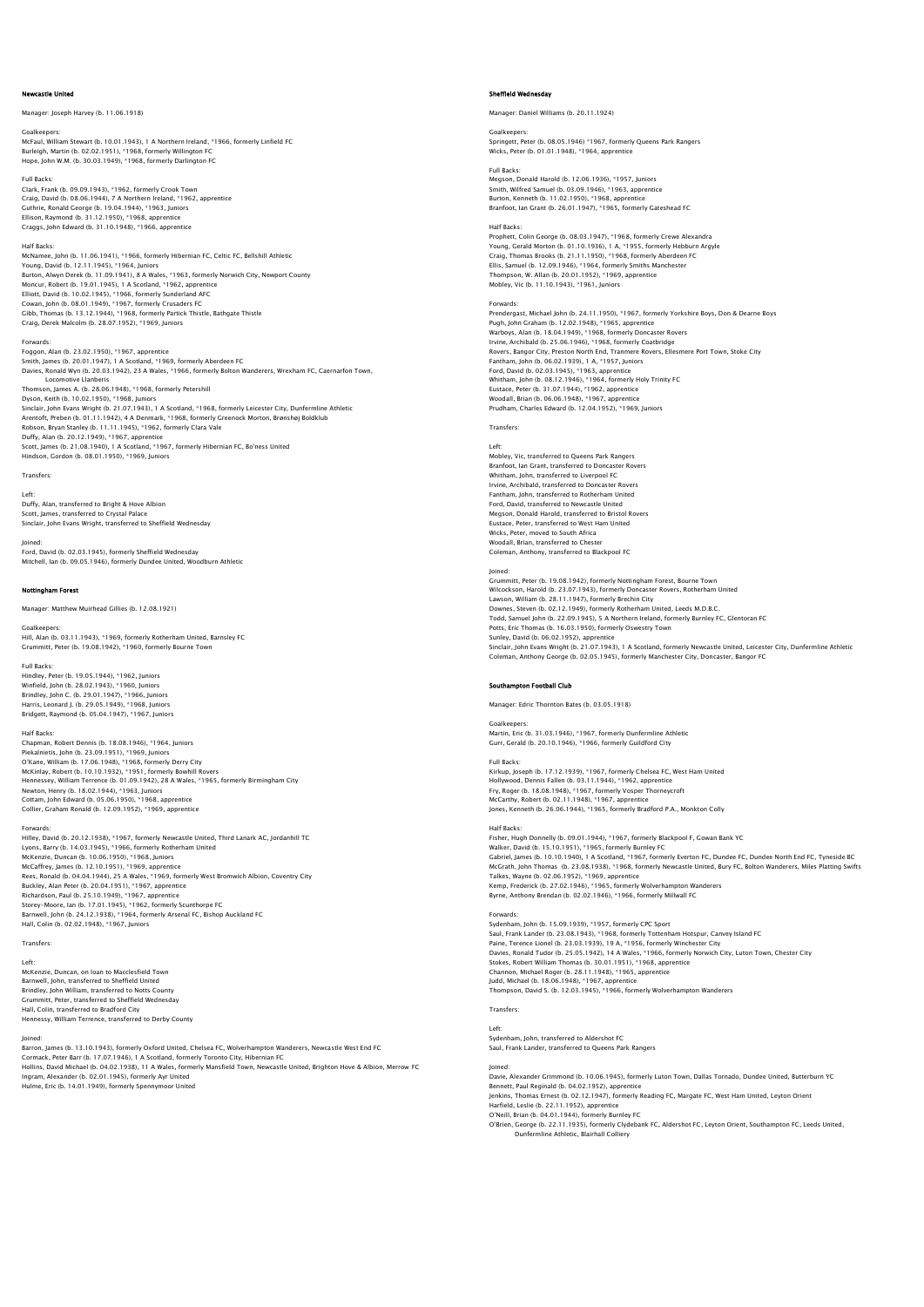### Stoke City

er: Anthony Waddington (b. 09.11.1924)

Goalkeepers: Banks, Gordon (b. 30.12.1937), 51 A, \*1967, formerly Cleveland Stokers, Leicester City, Chesterfield FC<br>Farmer, John (b. 31.08.1947), \*1965, formerly Biddulph FC<br>Smith, Terence Peter (b. 10.06.1951), \*1968, apprentice

Full Backs: Marsh, John (b. 31.05.1948), \*1967, apprentice Pejic, Michael (b. 25.01.1950), \*1968, apprentice<br>Allen, Anthony (b. 27.11.1939), 3 A, \*1957, formerly Stoke Boys Brigade<br>Skeels, Eric Thomas (b. 27.10.1939), \*1959, formerly Stockport County<br>Elder, Alexander Russell (b. 2 Bloor, Michael B. (b. 25.03.1949), \*1967, formerly Newport

Half Backs: Bloor, Alan (b. 16.03.1943), \*1961, Juniors Smith, Dennis (b. 19.11.1947), \*1967, Juniors Stevenson, William (b. 26.10.1939), \*1967, formerly Liverpool FC, Rangers FC, Edina Hearts FC<br>Bernard, Michael (b. 10.10.1948), \*1965, apprentice<br>Lees, Terence (b. 30.06.1952), \*1969, apprentice<br>Jump, Stewart (b. 27.01.195

### Forwards:

Ritchie, John Henry (b. 12.07.1941), \* 1969, formerly Sheffield Wednesday, Stoke City, Kettering Town<br>Eastham, George Edward (b. 23.09.1936), 19 A, \*1966, formerly Arsenal FC, Newcastle United, Ards FC<br>Greenhoff, James (b. Herd, David George (b. 15.04.1934), 5 A Scotland, \*1968, formerly Manchester United, Arsenal FC, Stockport County Worsdale, John (b. 29.10.1948), \*1968, apprentice<br>Dobing, Peter (b. 01.12.1938), \*1963, formerly Manchester City, Blackburn Rovers<br>Haslegrave, Sean Matthew (b. 07.06.1951), \*1968, Juniors<br>Jackson, George (b. 10.02.1952), \*

Transfers:

Joined: Dowd, Henry William (b. 04.07.1938), formerly Manchester City, ICI Blackley

## .<br>Tand Association Football Club

Manager: Alan Winston Brown (b. 26.08.1914)

Goalkeepers: Forster, Derek (b. 19.02.1949), \*1964, apprentice Montgomery, James (b. 09.10.1943), \*1959, Juniors

Lathan, John (b. 12.04.1952), \*1969, apprentice

Full Backs: Ashurst, Len (b. 10.03.1939), \*1957, formerly Liverpool FC Coleman, Keith (b. 24.05.1951), \*1968, apprentice<br>Harvey, Martin (b. 19.09.1941), 31 A Northern Ireland, \*1959, formerly Boyland FC<br>Irwin, Cecil (b. 08.04.1942), \*1958, Juniors

Half Backs: Heslop, Brian (b. 04.08.1947), \*1967, formerly Carlisle United McIver, Frederick (b. 14.02.1952), \*1969, apprentice Pitt, Richard (b. 22.10.1951), \*1968, Juniors McGiven, Michael (b. 07.02.1951), \*1968, Juniors Todd, Colin (b. 12.12.1948), \*1966, apprentice<br>Chambers, Brian Mark (b. 31.10.1949), \*1967, Juniors<br>Porterfield, John (b. 11.02.1946), \*1967, formerly Raith Rovers<br>Palmer, Calvin Ian (b. 21.10.1940), \*1967, formerly Stoke

Forwards:<br>Hughes, William (b. 30.12.1948), \*1966, Juniors<br>Park, Robert (b. 05.01.1952), \*1969, Juniors<br>Harris, Gordon (b. 02.06.1940), 1 A, \*1967, formerly Burnkey FC, Firbeck Colliery Kerr, Robert (b. 16.11.1947), \*1966, Juniors Stuckey, Bruce (b. 19.02.1947), \*1968, formerly Exeter City Baker, Joseph Henry (b. 17.07.1940), 8 A, \*1969, formerly Nottingham Forest, Arsenal FC, Torino FC, Hibernian FC, Armadale Thistle Moore, Malcolm (b. 18.12.1948), \*1967, apprentice Beesley, Colin (b. 06.10.1951), \*1968, apprentice Tueart, Dennis (b. 27.11.1949), \*1968, Juniors<br>Symm, Colin (b. 26.11.1946), \*1969, formerly Sheffield Wednesday, Gateshead FC<br>Taylor, Richard W. (b. 20.06.1951), \*1968, apprentice<br>Lowrey, Patrick (b. 11.10.1950), \*1967, fo

**Transfers** 

# Left: Palmer, Calvin, transferred to Cape Town City

Joined: Horswill, Michael Frederick (b. 06.03.1953), apprentice

### Tottenham Hotspur

Manager: William Edward Nicholson (b. 26.01.1919)

Goalkeepers: Hancock, Kenneth Paul (b. 25.11.1937), \*1969, formerly Ipswich Town, Port Vale, Stoke City Lee, Terence William George (b. 20.09.1952), \*1969, Juniors Jennings, Patrick Anthony (b. 12.06.1945), 24 A Northern Ireland, \*1964, formerly Watford FC, Newry Town, Shamrock Rovers

Full Backs:<br>Cutbush, John (b. 28.06.1949), \*1966, apprentice<br>Kinnear, Joseph Patrick (b. 27.12.1946), 4 A Eire, \*1965, formerly St. Albans City<br>Evans, Raymond Leslie (b. 20.09.1949), \*1967, apprentice<br>Want, Anthony George Collins, John Lindsay (b. 21.01.1949), \*1966, apprentice

Half Backs: Beal, Phillip (b. 08.01.1945), \*1963, formerly Surrey BC Mullery, Alan Patrick (b. 23.11.1941), 19 A, \*1964, formerly Fulham FC Collins, Peter John (b. 29.11.1948), \*1968, formerly Chelmsford City England, Harold Michael (b. 02.12.1941), 26 A Wales, \*1966, formerly Blackburn Rovers Holder, Phillip (b. 19.01.1952), \*1969, apprentice Naylor, Terence Michael Patrick (b. 05.12.1948), \*1969, formerly Smithfield Market

Forwards: Greaves, James Peter (b. 20.02.1940), 56 A, \*1961, formerly AC Milan, Chelsea FC<br>Gilzean, Alan John (b. 28.10.1938), 17 A Scotland, \*1964, formerly Aldershot FC, Dundee FC, Dundee Viole!<br>Morgan, Roger Ernest (b. 14.11.1946 Jenkins, David John (b. 02.09.1946), \*1968, formerly Arsenal FC Perryman, Stephen John (b. 21.12.1951), \*1969, apprentice<br>Pratt, John Arthur (b. 06.02.1948), \*1965, Juniors<br>Bond, Dennis Joseph Thomas (b. 17.03.1947), \*1967, formerly Watford FC<br>Neighbour, James Edward (b. 15.11.1950), \*

**Transfer** 

Left: Greaves, James Peter, transferred to West Ham United

Joined: Daines, Barry Raymond (b. 30.09.1951), apprentice Clarke, Ray (b. 25.09.1952), apprentice Dillon, Michael Leslie (b. 29.09.1952), apprentice Peters, Martin Stanford (b. 08.11.1943), 29 A, formerly West Ham United

### West Bromwich Albion

Manager: George Alan Ashman (b. 30.05.1928)

Goalkeepers: Osborne, John (b. 01.12.1940), \*1966, formerly Chesterfield FC, Bolton Wanderers

## Full Backs

Merrick, Alan Ronald (b. 20.06.1950), \*1968, apprentice<br>Fraser, Douglas (b. 08.12.1941), 2 A Scotland, \*1963, formerly Aberdeen FC, Blantyre Celtic, Eaglesham Amateurs<br>Williams, Graham Evan (b. 02.04.1938), 25 A Wales, \*19 Wilson, Raymond (b. 08.04.1947), \*1963, formerly Woodburn Athletic Minton, Roger (b. 04.06.1951), \*1969, apprentice Hughes, Lyndon (b. 16.09.1950), \*1968, apprentice Nisbet, Gordon James Mackay (b.18.09.1951), \*1968, Juniors

Half Backs:<br>Talbut, John (b. 20.10.1940), \*1966, formerly Burnley FC<br>Potter, Ronald (b. 05.12.1948), \*1968, apprentice<br>Glover, Alan (21.10.1950), \*1969, formerly Queens Park Rangers<br>Kaye, John (b. 03.03.1940), \*1963, forme Holton, James Alan (b. 11.04.1951), \*1968, Juniors

Forwards: Hartford, Richard (b. 24.10.1950), \*1967, formerly Drumchapel Amateurs Suggett, Colin (b. 30.12.1948), \*1969, formerly Sunderland AFC Hegan, Daniel (b. 14.06.1943), \*1969, formerly Ipswich Town, Sunderland AFC, Albion Rovers, Bellshill Athletic Lovett, Graham John (b. 05.08.1947), \*1964, formerly Sheldon FC, Sheldon Heath, Cockshut Hill FC<br>Astle, Jeffrey (b. 13.05.1942), 1 A, \*1964, formerly Notts County<br>Hope, Robert (b. 28.09.1943), 2 A Scotland, \*1960, Juniors<br> Martin, Dennis W. (b. 27.10.1947), \*1967, formerly Kettering Town Reed, Hugh (b. 23.08.1950), \*1968, Juniors

# Transfers:

Left: Krzywicki, Ryszard Lech, transferred to Huddersfield Town Hegan, Daniel, transferred to Wolverhampton Wanderers

Joined:

Robertson, Alistair Peter (b. 09.09.1952), apprentice Latchford, Peter William (b. 27.09.1952), apprentice<br>Woolgar, James Stuart (b. 21.09.1952), apprentice<br>Johnson, Glen (b. 22.04.1951), formerly Vancouver Spartans<br>Cumbes, James (b. 04.05.1944), formerly Tranmere Rovers, Run